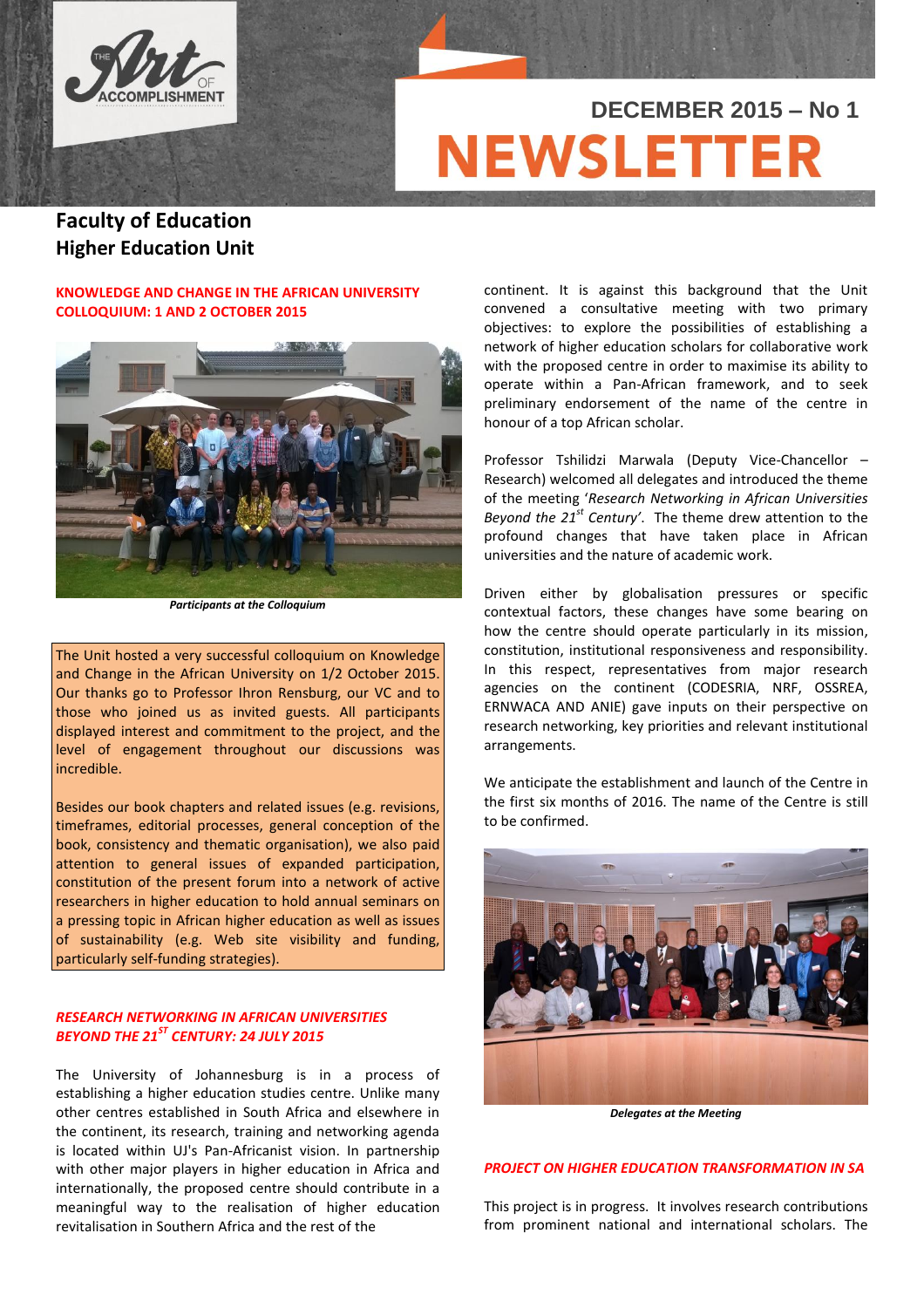authors are busy tying up their abstracts and draft chapters, which will be discussed at a Colloquium in early 2016.

#### *SADTU BOOK PROJECT*

#### **Spotlight on teacher unions**

An important project being undertaken by the Unit (since July 2015) is the writing of a book on the History of the South African Democratic Teachers' Union (SADTU). This follows a Memorandum of Understanding between UJ and SADTU. The book draws on recent research on SADTU and makes extensive use of data and evidence from the union's archives. The main purpose of the project is to trace the history of SADTU and evaluate its role and contributions to the education landscape in South Africa. Good progress has been made in the project. The anticipated date of completion for the project is April 2016.

#### **INTERNATIONAL CONFERENCES**

#### *VII CLASCO CONFERENCE*

The VII Latin American, Caribbean and African Colloquium on Social Sciences organized by CLACSO was held at the Conference Center Plaza Mayor in Medellin, Colombia from 9–15 November 2015 with the theme 'Models of Development, Democracy and Human Rights in the Global South'. Michael Cross participated in the Colloquium and presented his work on '*Steering epistemic access in higher education in South Africa'.*

# *SOUTH-SOUTH TRICONTINENTAL COLLABORATIVE SEMINAR 2014 AND 2015, MEDELLIN, COLOMBIA*

The South-South Laureates Seminar preceded the VII Clasco Conference. The 2015 theme of the seminar was *'Education, Work and Inequalities: Perspectives from the Global South'*. It was a closed event for the 2014 and 2015 grant holders with the participation of the South-South Programme representatives of CLACSO (The Latin American Council of Social Science), CODESRIA (*The Council for Development of Social Science Research in Africa)* and IDEAs (International Development Associations in Asia). Each participant introduced their research and shared their work within the framework of the South-South programme. Michael Cross delivered a paper entitled *'Revisiting the pedagogy of academic and normative induction in high performance universities in South Africa'*. Dr Carlos Cardoso, Head of Research at CODESRIA contextualizes the establishment of the South-South Research Collaborative Network as follows:

*On top of the continuing knowledge divide, the context includes challenges and gaps in educating the next generation of scholars in the global south. The younger generation of scholars, since they have grown up in an environment of paucity, have problems in critically and innovatively conceptualizing research problems in the South, and tend to limit their intellectual focus to utilizing concepts and paradigms originating from the North, thus perpetuating, western epistemological hegemony.* 

*Some scholars such as the Portuguese Sociologist Boaventura de Sousa Santos have been calling for a new epistemological order, whereby different epistemologies would be foregrounded and the epistemologies of the South would have the place that they deserve. The Indian scholar Claude Alvarez stressed the need to decolonize the universities of the South and construct new discourses about our reality that are more plural. In Latin America, there is a whole school of thought that is appealing for the construction of new epistemologies. In Africa, we could cite Kane's work published in 2003, which, drawing on the works of Valentin Mudimbe (1988) and others, showed that in post-colonial Africa there are at least two intellectual traditions of knowledge production on the continent: Anglophone and Francophone. Kane has stressed that next to the colonial library, which is essentially Eurocentric and Europhone, the other libraries in Africa include the Islamic library where many intellectuals have contributed their share.* 

*The question that was posed and which CODESRIA was established to explore, was a simple one: How might African social researchers be mobilized into a collective endeavor at overcoming the divisive legacies of colonialism and, in so doing, proceed to be in the driving seat in defining the intellectual agenda on studies relating to Africa?*

It was against this backdrop that the South-South Tricontinental Collaborative Program was launched in 2005, thanks to SIDA's contribution and support. Currently, the Programme involves three leading institutions, namely CLACSO , IDEAs and CODESRIA.



*The South-South Research Network Laureates at the CLACSO Conference in Medellin, Colombia*

#### *BRICS UNIVERSITY PRESIDENT FORUM*

Professor Angina Parekh – DVC Academic, accompanied by Professor Michael Cross represented the University at the BRICS University President Forum hosted by the Beijing Normal University (BNU) in China from 16-20 October 2015. The main theme of the Forum *'Innovation, Transformation and University Engagement'* aimed to bring together university presidents and senior scholars from BRICS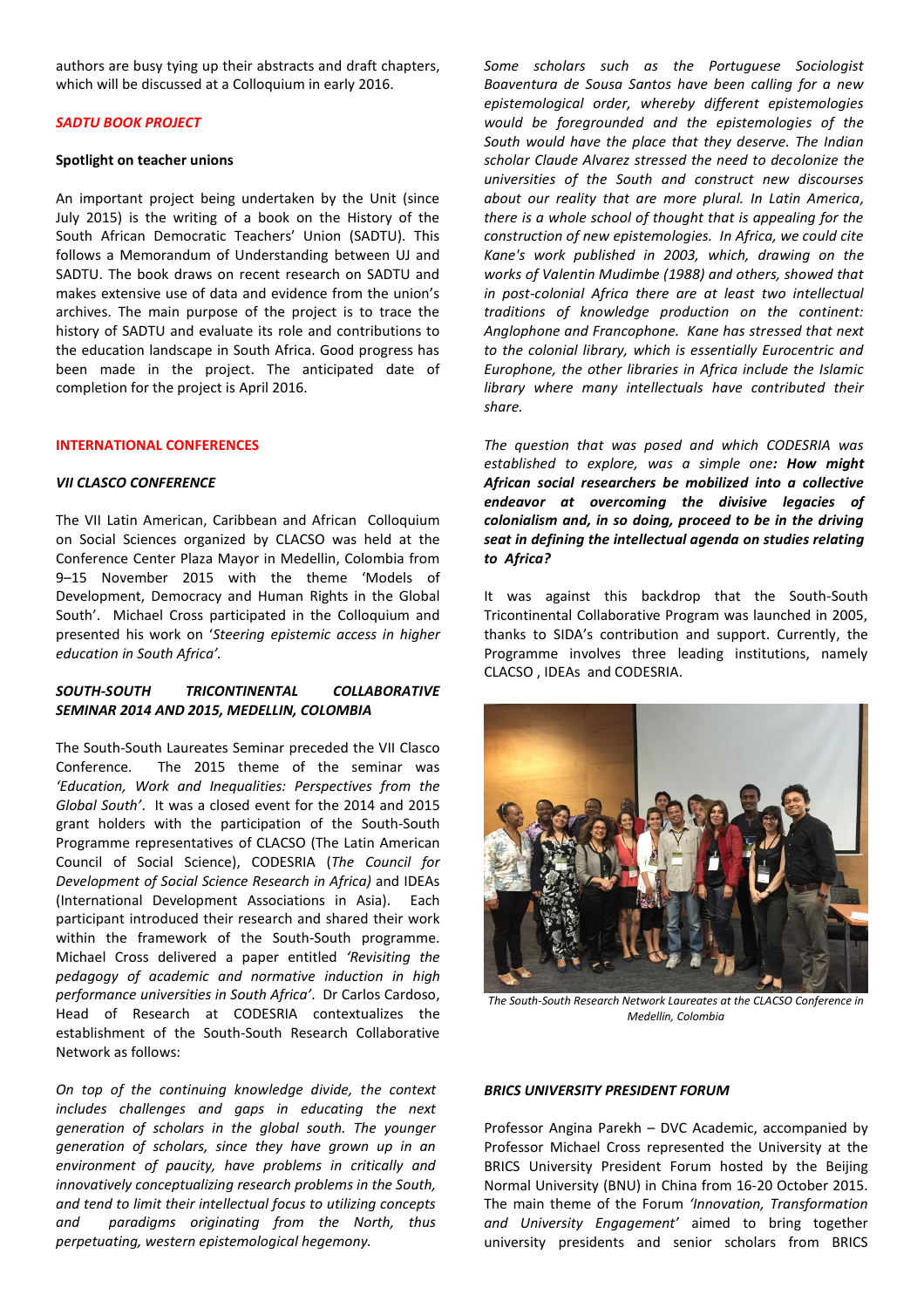countries, to discuss strengthening cooperation at the university level, explore opportunities for joint research projects on a variety of academic disciplines, intensify exchanges of students and teachers, share knowledge and best practices, so as to ultimately contribute to the scaling up of collaboration among BRICS countries in different areas.

In recent years, the five major emerging economies known collectively as the BRICS – Brazil, Russia, India, China and South Africa – have dramatically transformed the world map of education, bringing millions into schools, establishing centres of world-class learning and driving innovation.



*Prof Angina Parekh at the University Presidents Forum in Beijing. Prof Cross accompanied her to this meeting.*



*The BRICS Education Panel*

# *HIGHER EDUCATION POLICIES IN DEVELOPING ECONOMIES SEMINAR*

The International Seminar on Higher Education Policies in Developing Economies was held in Rio, Brazil, from 20-23 September 2015. The Seminar was a celebration and dissemination of the findings published in the following book: *Higher Education in the BRICS Countries-Investigating the Pact between Higher Education and Society*.

Editors: Simon Schwartzman, Romulo Pinheiro, and Pundy Pillay (Eds).

This is the first systematic comparative investigation of higher education developments across the BRICS region. Michael Cross spoke on '*Assessments and Quality Assurance in Higher Education in South Africa'*.

# **NATIONAL CONFERENCES**

# *SACHES ANNUAL CONFERENCE 2015*

The SACHES Annual Conference 2015 was held from 24-26 October at the University of the Free State, Bloemfontein. The theme of the conference '*Education Access to quality Education in post-2015 Development Agenda?'* attracted a broad range of educational and academic stakeholders active in educational development in Africa and abroad. Michael Cross attended on behalf of the Faculty.

# *SOUTHERN AFRICAN SOCIETY FOR EDUCATION*

Amasa Ndofirepi (Post-doctoral Fellow) attended the 42nd Southern African Society for Education (SASE) International Conference held at the Protea Zebula [Lodge,](http://s.ltmmty.com/click?v=WkE6MTA2MzQ1OjI2OTE6bG9kZ2VzOjE5OThlMTkzOGNkODgxY2NjMTA2NmI5ZDgwNjVkMzU1OnotMTc1MC00NTg4NTM0Mzp3d3cudW5pc2EuYWMuemE6MzA0NzMwOmMxNzRiMzJlZGRhZTZkY2Y3ZTJhNzNjYWQzZWJlMmI4OjM0N2IxNjA4MWFjNzRmZWU4NjE5ZmM5OGUzYzJjMzA5OjE6ZGF0YV9zcywxMDQweDE5MjA7ZGF0YV9yYywzO2RhdGFfZmIsbm87ZGF0YV9pdG5fdGVzdCwyMDE1MTAxM19jOzo1MTYxMTk5&subid=g-45885343-73e3a4f094df4434aefb3dae3944d17f-&data_ss=1040x1920&data_rc=3&data_fb=no&data_itn_test=20151013_c&data_tagname=A&data_ct=small_square&data_clickel=link&data_sid=12299120879618168098) in the Limpopo Province from 7-9 October 2015. The conference theme was '*Reflecting on the past, envisioning the Future: Possibilities for Educational Change in Southern Africa'.* Amasa's paper concentrated on *Relevance: Knowledge processes in the 21st century African university.* 

# *SAERA CONFERENCE*

After a successful 5-day Writing Retreat at the Wits Rural Facility near Kruger National Park in July 2015, the Unit was happy to have all the abstracts submitted to the SAERA Conference in October accepted for presentation. The following papers were presented:

- **Samuel Fenyane** (Doctoral Candidate) University Governance in Post-Apartheid South Africa: Can university councils learn from the private sector in South Africa?
- **Rumbidzai Mashava** (Doctoral Candidate) The Academic in Quandary: Why educational researchers are ineffective in influencing policy development.
- **Rumbidzai Mashava** (Doctoral Candidate) & Joseph Divala (Staff) – The University in Decay: Mismatch between Policy Rhetoric and Practice in Zimbabwe
- **Adelino Chissale** (Doctoral Candidate) Effective learning experiences: The interplay between curriculum and family environment.
- **Joseph Hungwe** (Doctoral Candidate) A re-imagined rainbow cosmopolitanism and internationalisation of public higher education.
- **Amasa Ndofirepi** (Postdoctoral Fellow) *Ukama* ethic in knowledge production: theorising collaborative research and partnership practices in the African university.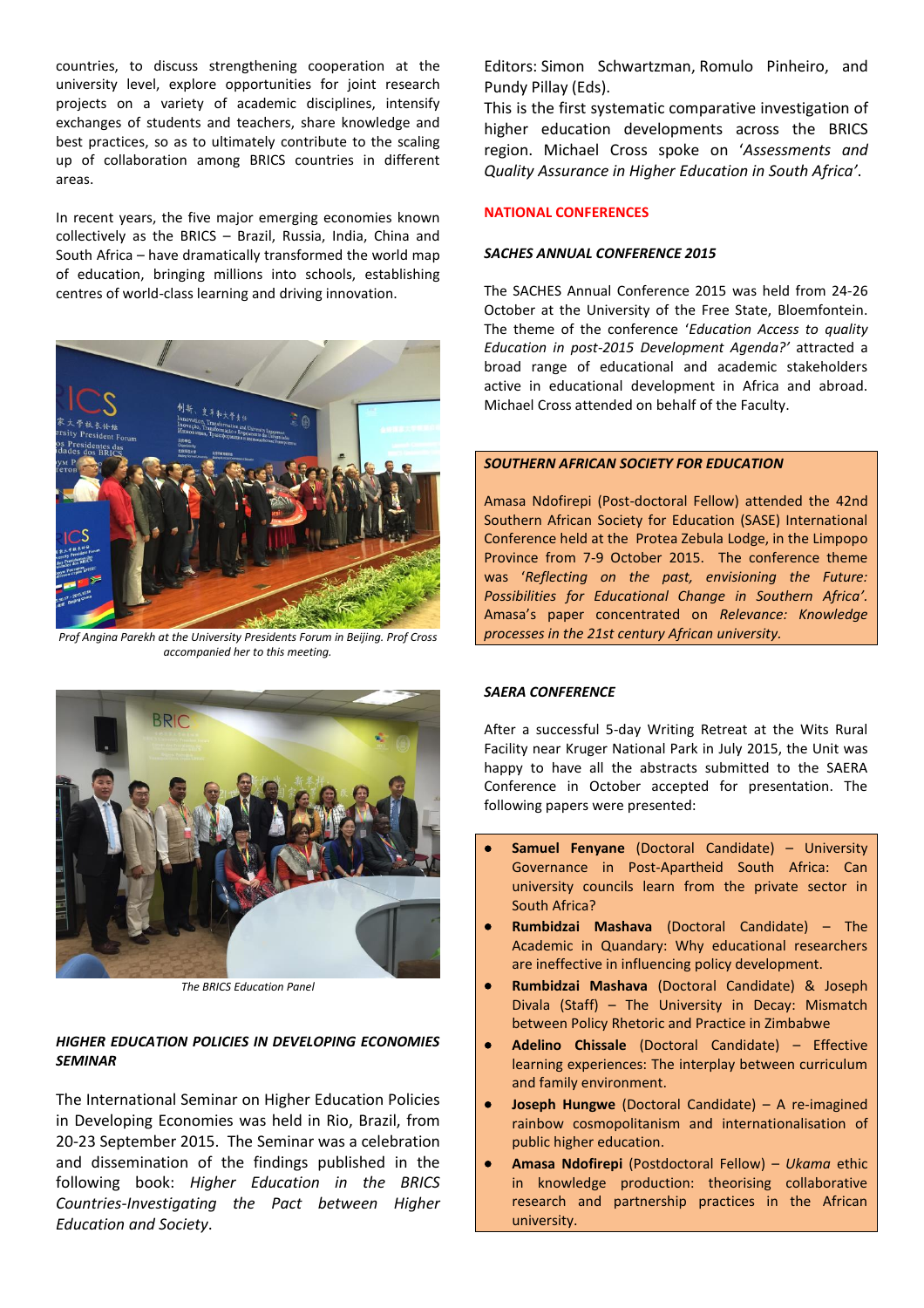- **Amasa Ndofirepi** (Postdoctoral Fellow) & **Michael Cross** (Staff) - The politics of knowledge at play in the African university
- **Agrippa Chingombe** (Doctoral Candidate) Postindependent Education in Zimbabwe and the making of citizen challenges and prospects.
- **Agrippa Chingombe** (Doctoral Candidate) & **Joseph Divala** (Staff) – Challenges towards the implementation of a technologically based University curriculum for the 21<sup>st</sup> Century.
- **Oliver Seale** (Doctorate Candidate) Leading and managing in complexity: The case of South African deans.
- **Michael Cross** (Staff) & **Basha Motswakhumo** (Doctoral Candidate) – Lecturers academic practice and student epistemic success in Higher Education in South Africa.
- **Thandiwe Lerato Sekhibane** (Masters Candidate) Those who understand, teach: Exploring the missing paradigm in preparing science teachers.
- **Thandiwe Lerato Sekhibane** (Masters Candidate) Teaching practice, becoming and remaining a teacher: Introducing an experiential approach to preparing science teachers.
- **Elizabeth Ndofirepi** (Doctoral Candidate) and Michael Cross (Staff) – Surviving first semester: Undergraduate students' response to the realities of campus life.
- **Joseph Divala** (Staff) Trapped in the hall of performativity: Are we still the University?
- **Michael Cross and Shireen Motala** joined the panel on higher education in South Africa, which provided an opportunity for reflection on the current crisis in higher education.

The 14 papers presented at the conference will be submitted to accredited journals for publication.

# *ASSOCIATION OF EDUCATION DEVELOPMENT IN AFRICA (AEDA) CONFERENCE*

Amasa Ndofirepi and Michael Cross were invited to present a paper entitled *To be or not to be world-class: Which way for the African University?* at the AEDA Conference held in Cape Town on 15/16 April 2015.

Defined as the most esteemed research universities associated with competitiveness and performativity within the global knowledge economy, a world class university is bestowed with elite status based on international recognition. Different stakeholders in the global academic community have placed currency on debates on 'world classness' of universities which has become a catchword for refining the quality of learning and research in higher education. But while the contest is on to appeal for higher status and prestige, do we know what it is and how to get to it? Given that most elite universities are positioned in a minority of economically and technologically advanced countries, should African universities be competing for world-class university status? In this theoretical paper, we argued that it is as important to endeavour for national or regional academic excellence as it is to mimic the affluent, most prestigious universities. We contended that an African university should serve the local needs and priorities first and foremost, before attending to the insurmountable challenges of developing institutional strategies that confront the politics of the globalisation of knowledge in higher education. Hence, we debate that 'to be or not to be' world-class, an African university should respond to the demands of Africa before turning to global demands.

#### *RESEARCH AND POSTGRADUATE ACTIVITIES*

#### *WRITING RETREAT*

The main writing retreat in 2015 was held at the Wits Rural Facility in Acornhoek in mid-July. The retreat, convened by Michael Cross, gave doctoral students and their supervisors the opportunity to simultaneously work on papers in preparation for the SAERA Conference. It was well-attended and turned out to be a great success with all papers being accepted for presentation. (See the item on SAERA Conference for a list of participants and their topics).

# *HIGHER DEGREES*

Congratulations to Dr Oliver Searle, Dr Elizabeth Ndofirepi and Dr Juliano Bastos who completed their PhD studies at Wits in 2015. The students were supervised by Michael Cross – well done! Their theses dealt with the following:

Oliver Seale: *Building Leadership and Management Capacity for Deans in South African Higher Education*.

Leadership and management development remains a major challenge in the rapidly changing South African higher education landscape. To support the Deans, conversations with peers and inputs by experts in meetings have been promoted. Seminars, workshops and conferences have been arranged. While these initiatives have been historically beneficial, for Seale a neglected area has been the search for a leadership development model and adequate policy pedagogy suited to the diverse profiles of university administrators and the contextual complexity in which they operate. His thesis goes a long way in filling this pressing gap. After scanning the university environment in SA using grounded theory methodologies and drawing on theories of social and leadership capital production, Seale proposes a model of leadership development that provides an integrated approach and incorporates key elements, such as strategic planning, performance management, succession planning and career management for deans.

The thesis is well-presented and well-argued, making a singular contribution to knowledge in the domains of university leadership and management, and leadership development. One of the examiners remarked, 'Mr Seale writes in an engaging manner so the thesis is an enjoyable read.' Another mentions that 'the candidate's voice is mightily strong and authoritative to the point that opinions are presented and then scholarly authority invoked.'

Elizabeth Ndofirepi: *Rethinking social spaces in higher education: exploring undergraduate student experience in a selected South African University.*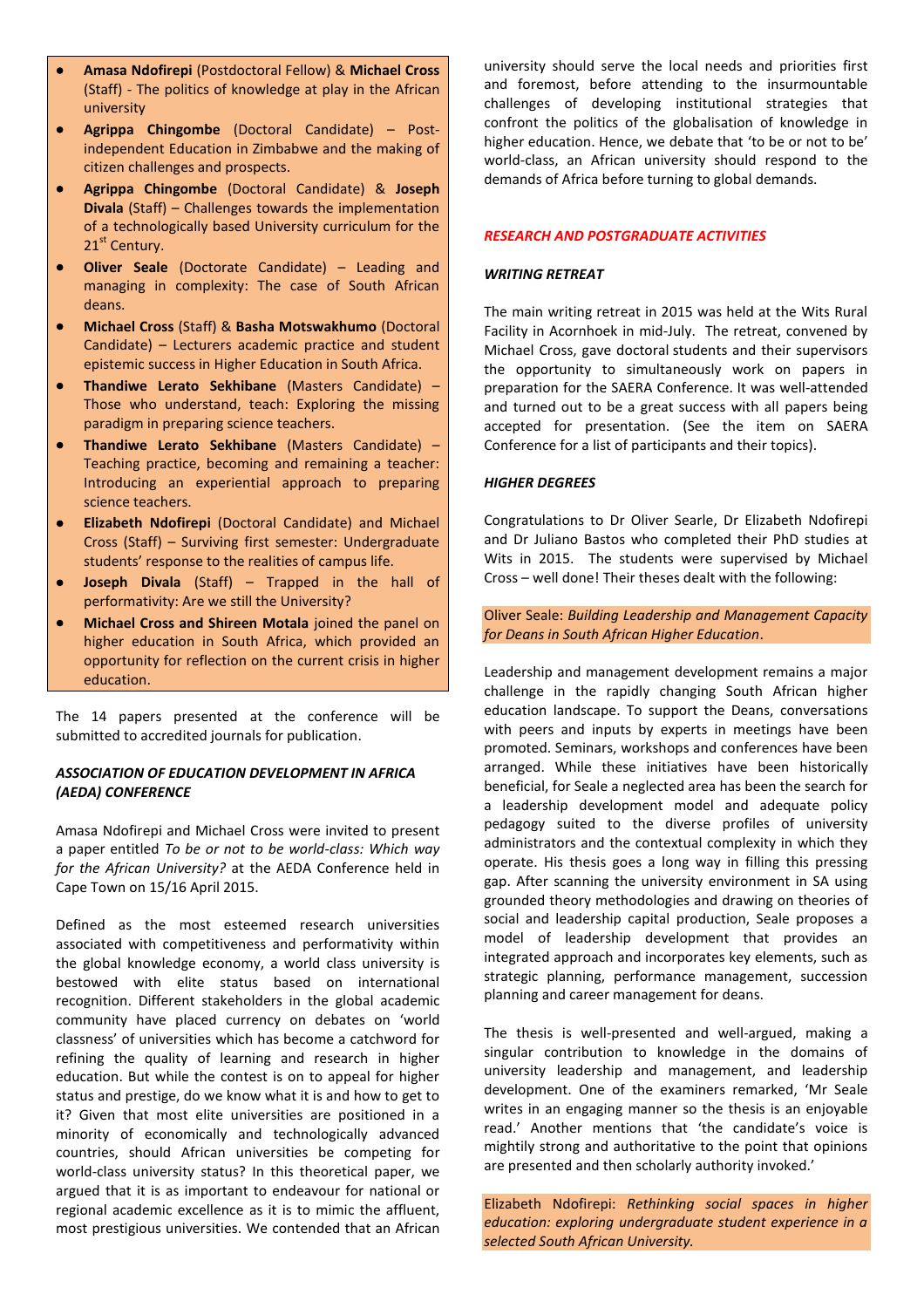Drawing on qualitative methods, the study explores how undergraduate students experience their lives on campus and the meanings they attach to these experiences, including how they position themselves in the various campus social spaces. The study shows a maze of interacting social spaces some of which offer opportunities for the emergence of dynamic learning communities, while others remain exclusive and constraining. What happens in each of these spaces can promote and/or constrain student development. The study recommends that universities would do well to leverage these spaces so that they can 'speak' more effectively to the educational support needs of the diversity of students on campus. For this purpose, she proposes an 'Achievement-Space Linkage (ASL) framework comprising four critical spaces: blurred spaces, mute spaces, contested spaces and relational spaces, which provide a useful framing for characterizing student social spaces and their potential to enhance the quality of student experience and hence their learning.

# Juliano Bastos: *Mapping out the path of teacher education development in Mozambique - A case study of the pedagogic university (1985-2012).*

This study explores the role of the Pedagogic University of Mozambique in preparing teachers for the national education system in Mozambique. The thesis argues that the Pedagogic University has been developing a contextspecific model which takes into account the socioeconomic conditions prevailing in Mozambique. This involves changing from *a consecutive model* to *a concurrent programme model*, in which a professional component is provided at the same time as a general component. The programmes are delivered in an integrated way, so that subject content and pedagogic content are offered simultaneously from the first year until the end of the course. These programmes are provided to students who are already teachers and students without any teaching experience. However, the University is gradually shifting from this "pedagogic" mission to offer programmes dictated primarily by market concerns. The thesis concludes that this change has become inevitable, mostly because of the dominance of a neoliberal economic agenda in one of the very poorest countries in the world.

# **THEORY & METHOD SEMINARS**

The Unit, in collaboration with the Postgraduate Centre and the UJ Chair for Teaching and Learning, arranged several seminars for academic staff, Masters and PhD students.

 In May, Professor J Muller addressed the topic *Knowledgeability and expert action: what do we know when we can do something expertly?*

In his presentation, Professor Muller examined the problem of knowledgeable action – what do we know when we can perform expertly and accurately? How should we as educators think about the 'stuff' of knowledge ('know that') and its effective enactment ('know how')? The answer is critical when it comes to stipulating curricula. After looking at some examples of the kind of paradoxes that arise when thinking about these things, he examined contemporary philosophical

accounts of 'know that' and 'know how', including the currently influential philosophical brand of pragmatism called 'inferentialism'. He also examined Bernstein's sociological 'external language of description' which describes how specialised knowledge ('know that') is 'tracked' to particular enacted instances, and how well he can account for both accuracy and virtuosity. He concluded by reflecting on how professions need to revitalize their knowledge reservoirs in order to be 'progressive'.

- In August, **Professor Andre Keet** from the University of Stellenbosch gave a seminar on '*Epistemic "Othering" and the Decolonization of Knowledge'.* In this seminar, Professor Keet makes the case that epistemic 'othering' constitutes epistemic injustice, which is inscribed in the disciplinary formations of knowledge. As they help us produce our world, these formations, nowadays, preside over a considerable part of university practices and their conditions of privilege and disadvantage. Epistemic injustice within disciplines, so he argues, renders the collective interpretive resources required for epistemic justice structurally prejudiced. Using Fricker's notions of epistemic injustice and Foucault's distinction between 'savoir' and 'connaissance', Professor Keet suggests a new definition framework for the decolonization of knowledge with concomitant possibilities for innovative knowledge practices that view epistemic justice as central to the disruption of the disciplines.
- In September, **Adelino Chissale**, a Doctoral Candidate, shared his thesis entitled '*Entrepreneurship and Subjectivity Constitution in Secondary School Students in Mozambique'*. His thesis explores how secondary school students constitute themselves into future entrepreneurs through a vocationalised curriculum of general secondary education. It highlights the complex process of becoming an entrepreneur by investigating the conditions of possibility and the dynamics of such a process, but also articulating schooling experiences and resources students draw on to become entrepreneurs.

All staff and students are encouraged to attend and participate in these seminars

#### *NEW APPOINTMENTS*

The following have been appointed in the Unit:

# *Distinguished Visiting Professors*

Professor Bruce MacFarlane

#### *Research Associates*

- Mr Ahmed Essop
- Dr Logan Govender
- Professor Peter Woelert
- Dr Rachel Shanyanana

#### *Administration*

- Mrs Colleen Cronk Administrative Assistant
- Mr Dan Singaravelu Project Coordinator (Seta)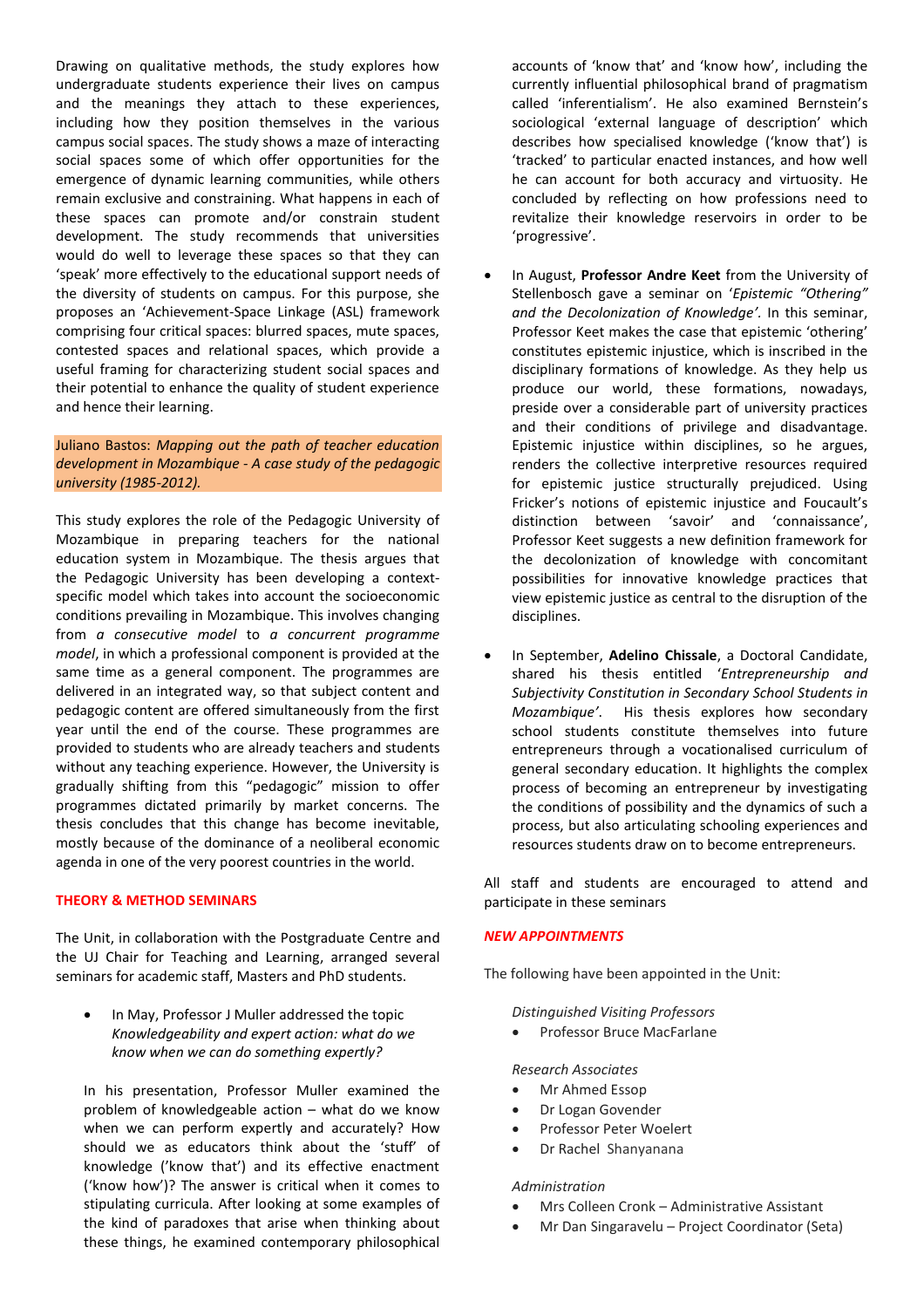# **MASTERS AND DOCTORAL STUDENTS**

Welcome to the following masters and doctoral students who have joined our programme. We know that your journey with us will be an enriching one.

*PhD*

*Nazeema Mohamed Sindiswa Nontembiso Rendani Ramagwa Antoniette Noxolo Malau David Matsepe Khetsi Isaac Lehoko*

# *Masters in Education*

*Mmamogo Sharlotte Selepe Elelwani Olivia Musetha Johannah Kagiso Mohulatse Nicole Imbrailo* 

#### *PUBLICATIONS (2015)*

#### **PEER REVIEWED ARTICLES**

- 1. Cross M & Atinde V. (2015). The Pedagogy of the Marginalized: Understanding How Historically Disadvantaged Students Negotiate Their Epistemic Access in a Diverse University Environment, *Review of Education, Pedagogy, and Cultural Studies*, 37:4,308- 325. To link to this article: <http://dx.doi.org/10.1080/10714413.2015.1065617>
- 2. Seale O & Cross M. (2015). Leading and managing in complexity: the case of South African deans, *Studies in Higher Education.* DOI: 10.1080/03075079.2014.988705. To link to this article: [http://dx.doi.org/10.1080/03075079.2014.988705.](http://dx.doi.org/10.1080/03075079.2014.988705)
- 3. Cross M (2015). Knowledge Hierarchies and the Politics of Educational Policy in South Africa, *Education as Change*, 19:2, 37-57. DOI: 10.1080/16823206.2015.1085611. To link to this article: [http://dx.doi.org/10.1080/16823206.2015.1085611\(1\)](http://dx.doi.org/10.1080/16823206.2015.1085611(1))
- 4. Backhouse J, Cross M & Akala B. (2015). 'They can't even agree!' Students' conversations about their supervisors in constructing understandings of the doctorate, *SAJHE* 29(4) 2015.
- 5. Cross M. (2015). Patterns of scholarship in scholarly journal publication in South African education: The case of Perspectives in Education. *SAJHE* 29(5) 2015.
- 6. Ndofirepi AP & Cross M. (2015). Tradition or Modernity? Sitting Philosophy for Children within the African Outlook, *Interchange: A Quarterly Review of Education,*

DOI 10.1007/s10780-015-9254-6 (Online) *ISSN*: 0826- 4805 (Print) 1573-1790 (Online).

- 7. Ndofirepi AP & Cross M. (2015). Child's voice, child's right: Is Philosophy for Children in Africa the answer? *Interchange: A Quarterly Review of Education,* DOI 10.1007/s10780-015-9250-x (Online) *ISSN*: 0826-4805 (Print) 1573-1790 (Online).
- 8. M Cross. (2015). Looking through the Rear-view Mirror: Legacies of Race Discourses in South African Academic scholarship. *Journal of Negro Negro Education*, Spring 2015 Issue.
- 9. Ndofirepi AP & Shanyanana RN. (2015). Rethinking *ukama* in the context of Philosophy for Children in Africa *Research Papers in Education,* DOI:10.1080/02671522.2015.1073773 (Online) ISSN 0267-1522 (Print), 1470-1146 (Online).
- 10. King-Miller BA. (2015). Effective Teachers: Culturally Relevant Teaching From the Voices of Afro-Caribbean Immigrant Females in STEM SAGE Open July-September 2015: 1–14 DOI: 10.1177/2158244015603427 sgo.sagepub.com
- 11. Cross M & Ndofirepi AP. (2915). Reconnecting the university to society: The role of knowledge as public good in South African higher education. *Journal of Higher Education in Africa*. Forthcoming.

# **BOOK CHAPTERS**

- 1. Cross M. (2015). State Power, Transition and New Modes of Coordination in Higher Education in South Africa. In: *Higher Education in the BRICS Countries - Investigating the Pact between Higher Education and Society*. Editors: Schwartzman, Simon; Pinheiro, Rómulo; Pillay, Pundy (Eds).First systematic comparative investigation of higher education developments across the BRICS region. Springer.
- *2.* Ndofirepi AP. (2015). Critical Thinking for autonomous citizenship: The place of Philosophy for Children in South African schools. In L. Kroll & D. Meier (Editors) *Crossing Borders of Reflection — Educational Change in International Early Childhood Contexts (pp.89-102)* Routledge: New York

# **NON-PEER REVIEWED**

1. Seale O & Cross M. (2015) Why deans of universities need help to become better leaders', *The Conversation, Africa*.